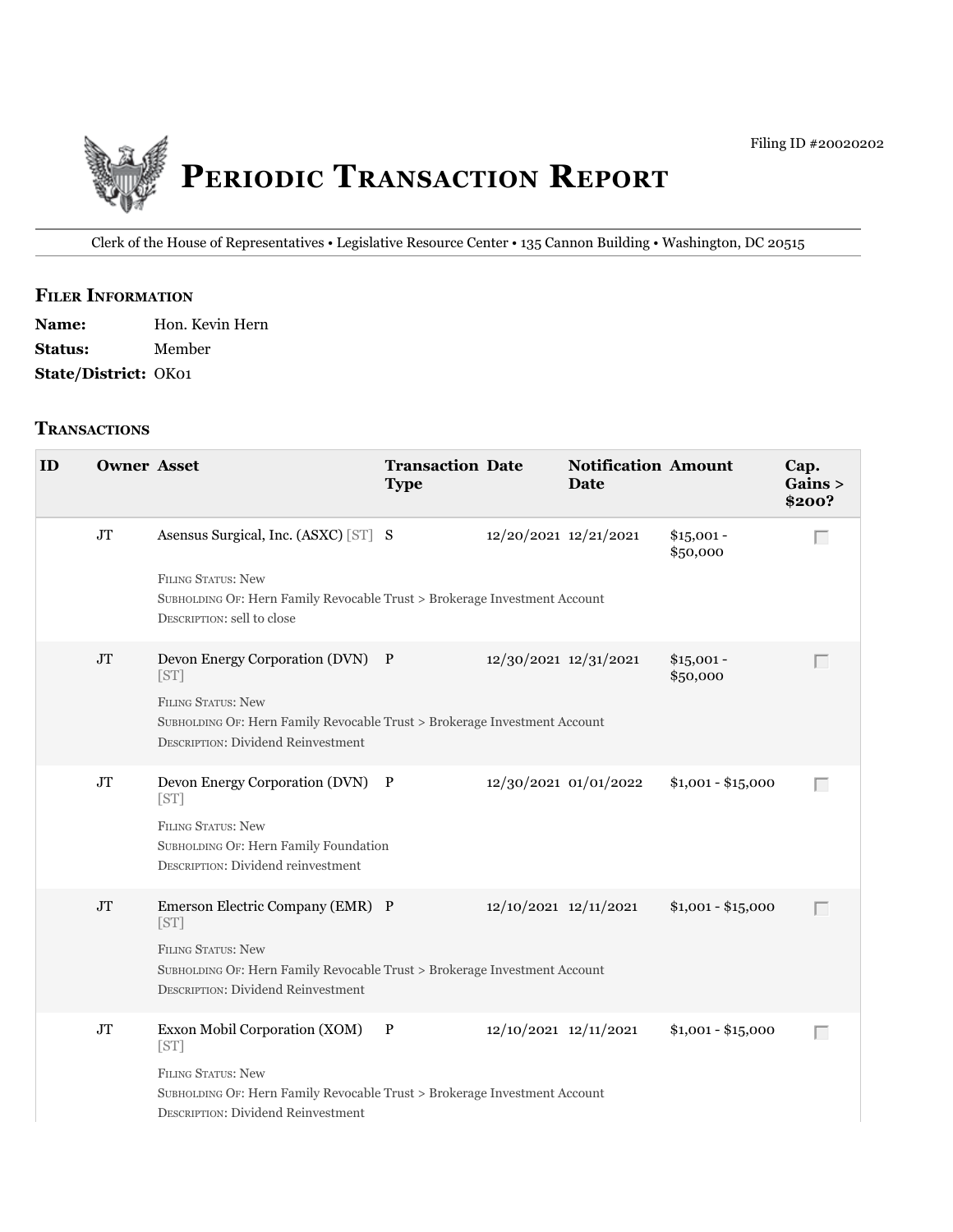| ID | <b>Owner Asset</b> |                                                                                                                                                                                                      | <b>Transaction Date</b><br><b>Type</b> |                       | <b>Notification Amount</b><br>Date |                           | Cap.<br>Gains ><br>\$200? |
|----|--------------------|------------------------------------------------------------------------------------------------------------------------------------------------------------------------------------------------------|----------------------------------------|-----------------------|------------------------------------|---------------------------|---------------------------|
|    | $\rm JT$           | Home Depot, Inc. (HD) [ST]<br><b>FILING STATUS: New</b><br>SUBHOLDING OF: Hern Family Revocable Trust > Brokerage Investment Account<br><b>DESCRIPTION: Dividend Reinvestment</b>                    | $\mathbf{P}$                           |                       | 12/16/2021 12/17/2021              | $$1,001 - $15,000$        | Г                         |
|    | $\rm JT$           | Honeywell International Inc.<br>$(HON)$ [ST]<br><b>FILING STATUS: New</b><br>SUBHOLDING OF: Hern Family Revocable Trust > Brokerage Investment Account<br><b>DESCRIPTION: Dividend Reinvestment</b>  | P                                      |                       | 12/03/2021 12/04/2021              | $$1,001 - $15,000$        | $\Box$                    |
|    | J <sub>T</sub>     | Johnson & Johnson (JNJ) [ST]<br><b>FILING STATUS: New</b><br>SUBHOLDING OF: Hern Family Revocable Trust > Brokerage Investment Account<br><b>DESCRIPTION: Dividend Reinvestment</b>                  | $\mathbf{P}$                           |                       | 12/07/2021 12/08/2021              | $$1,001 - $15,000$        | Г                         |
|    | $\rm JT$           | Lockheed Martin Corporation<br>$(LMT)$ [ST]<br><b>FILING STATUS: New</b><br>SUBHOLDING OF: Hern Family Revocable Trust > Brokerage Investment Account<br><b>DESCRIPTION: Dividend Reinvestment</b>   | P                                      |                       | 12/27/2021 12/28/2021              | $$1,001 - $15,000$        | Г                         |
|    | $\rm JT$           | Medtronic plc. Ordinary Shares<br>(MDT) [ST]<br><b>FILING STATUS: New</b><br>SUBHOLDING OF: Hern Family Revocable Trust > Brokerage Investment Account<br><b>DESCRIPTION: Sell to Close Position</b> | S                                      |                       | 12/20/2021 12/21/2021              | $$100,001 -$<br>\$250,000 | Г                         |
|    | JT                 | Microsoft Corporation (MSFT)<br>[ST]<br><b>FILING STATUS: New</b><br>SUBHOLDING OF: Hern Family Revocable Trust > Brokerage Investment Account<br><b>DESCRIPTION: Dividend Reinvestment</b>          | $\mathbf{P}$                           |                       | 12/09/2021 12/10/2021              | $$1,001 - $15,000$        |                           |
|    | JT                 | NextEra Energy, Inc. (NEE) [ST] P<br><b>FILING STATUS: New</b><br>SUBHOLDING OF: Hern Family Revocable Trust > Brokerage Investment Account<br><b>DESCRIPTION: Dividend Reinvestment</b>             |                                        |                       | $12/15/2021$ $12/16/2021$          | $$1,001 - $15,000$        |                           |
|    | $\rm JT$           | <b>Pioneer Natural Resources</b><br>Company (PXD) [ST]<br><b>FILING STATUS: New</b><br>SUBHOLDING OF: Hern Family Revocable Trust > Brokerage Investment Account                                     | P                                      | 12/14/2021 12/15/2021 |                                    | $$1,001 - $15,000$        | $\Box$                    |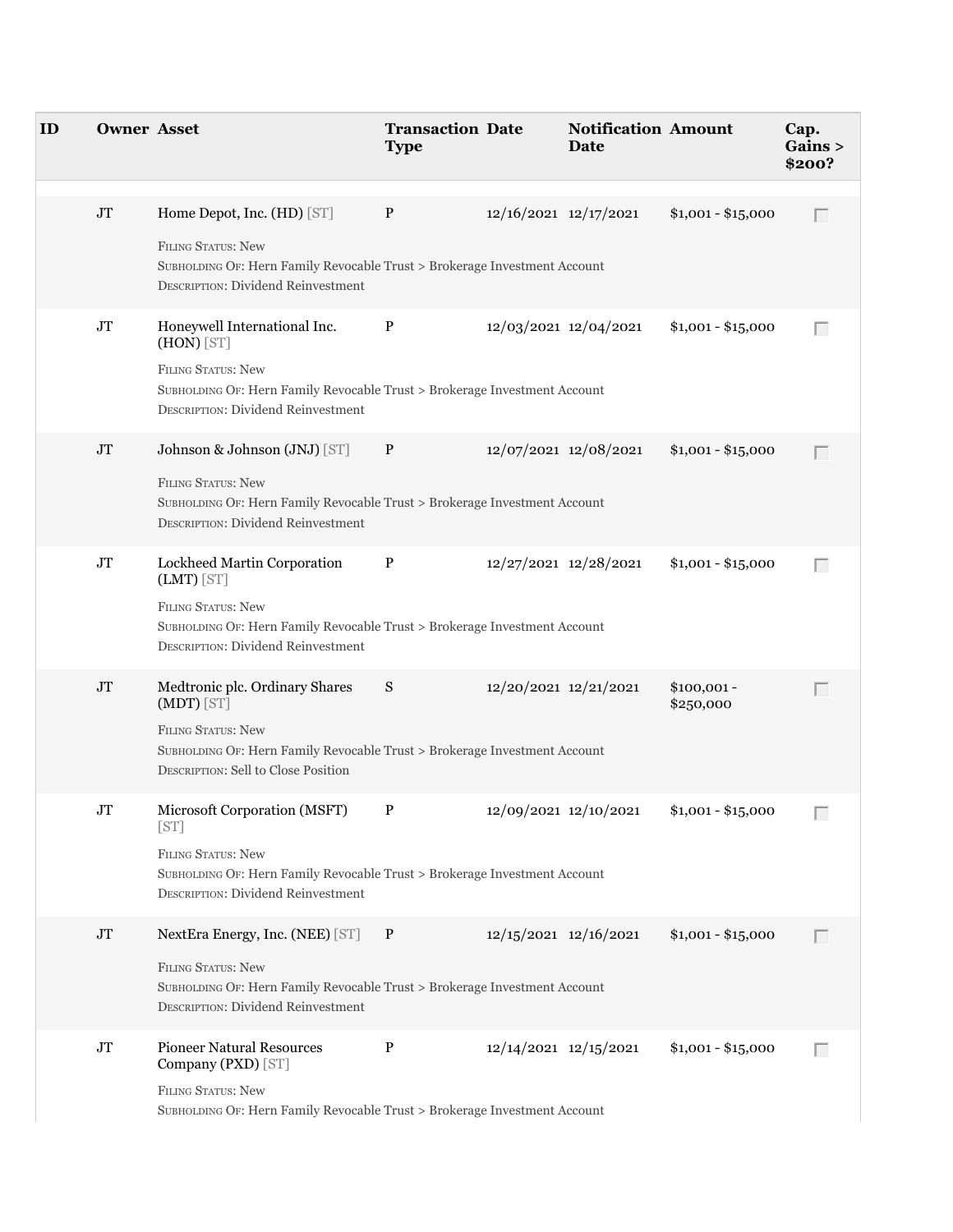| ID | <b>Owner Asset</b> |                                                                                                                                                                                                              | <b>Transaction Date</b><br><b>Type</b> |                       | <b>Notification Amount</b><br>Date |                          | Cap.<br>Gains ><br>\$200? |
|----|--------------------|--------------------------------------------------------------------------------------------------------------------------------------------------------------------------------------------------------------|----------------------------------------|-----------------------|------------------------------------|--------------------------|---------------------------|
|    |                    | <b>DESCRIPTION: Dividend Reinvestment</b>                                                                                                                                                                    |                                        |                       |                                    |                          |                           |
|    | $\rm JT$           | <b>Pioneer Natural Resources</b><br>Company (PXD) [ST]<br><b>FILING STATUS: New</b><br>SUBHOLDING OF: Hern Family Foundation<br><b>DESCRIPTION: Dividend Reinvestment</b>                                    | P                                      | 12/14/2021 12/15/2021 |                                    | $$1,001 - $15,000$       | $\Box$                    |
|    | $\rm JT$           | Raytheon Technologies<br>Corporation (RTX) [ST]<br>FILING STATUS: New<br>SUBHOLDING OF: Hern Family Revocable Trust > Brokerage Investment Account<br><b>DESCRIPTION: Dividend Reinvestment</b>              | $\, {\bf P}$                           | 12/16/2021 12/17/2021 |                                    | $$1,001 - $15,000$       | Г                         |
|    | $\rm JT$           | Rockwell Automation, Inc. (ROK) P<br>[ST]<br><b>FILING STATUS: New</b><br>SUBHOLDING OF: Hern Family Revocable Trust > Brokerage Investment Account<br><b>DESCRIPTION: Dividend Reinvestment</b>             |                                        | 12/10/2021 12/11/2021 |                                    | $$1,001 - $15,000$       | $\Box$                    |
|    | $\rm JT$           | UnitedHealth Group Incorporated P<br>Common Stock (UNH) [ST]<br>FILING STATUS: New<br>SUBHOLDING OF: Hern Family Revocable Trust > Brokerage Investment Account<br><b>DESCRIPTION: Dividend Reinvestment</b> |                                        | 12/14/2021 12/15/2021 |                                    | $$1,001 - $15,000$       | $\Box$                    |
|    | $\rm JT$           | Vuzix Corporation (VUZI) [ST]<br><b>FILING STATUS: New</b><br>SUBHOLDING OF: Hern Family Revocable Trust > Brokerage Investment Account<br>DESCRIPTION: Sell to Close Position                               | S                                      | 12/20/2021 12/21/2021 |                                    | $$50,001 -$<br>\$100,000 | $\Box$                    |
|    | $\rm JT$           | Williams Companies, Inc. (WMB) P<br>[ST]<br>FILING STATUS: New<br>SUBHOLDING OF: Hern Family Revocable Trust > Brokerage Investment Account<br><b>DESCRIPTION: Dividend Reinvestment</b>                     |                                        |                       | 12/27/2021 12/28/2021              | $$1,001 - $15,000$       | $\Box$                    |

\* For the complete list of asset type abbreviations, please visit<https://fd.house.gov/reference/asset-type-codes.aspx>.

# **aSSet claSS DetailS**

Hern Family Foundation (100% Interest) (Owner: JT) Hern Family Revocable Trust (100% Interest) (Owner: JT) DESCRIPTION: Family Revocable Trust